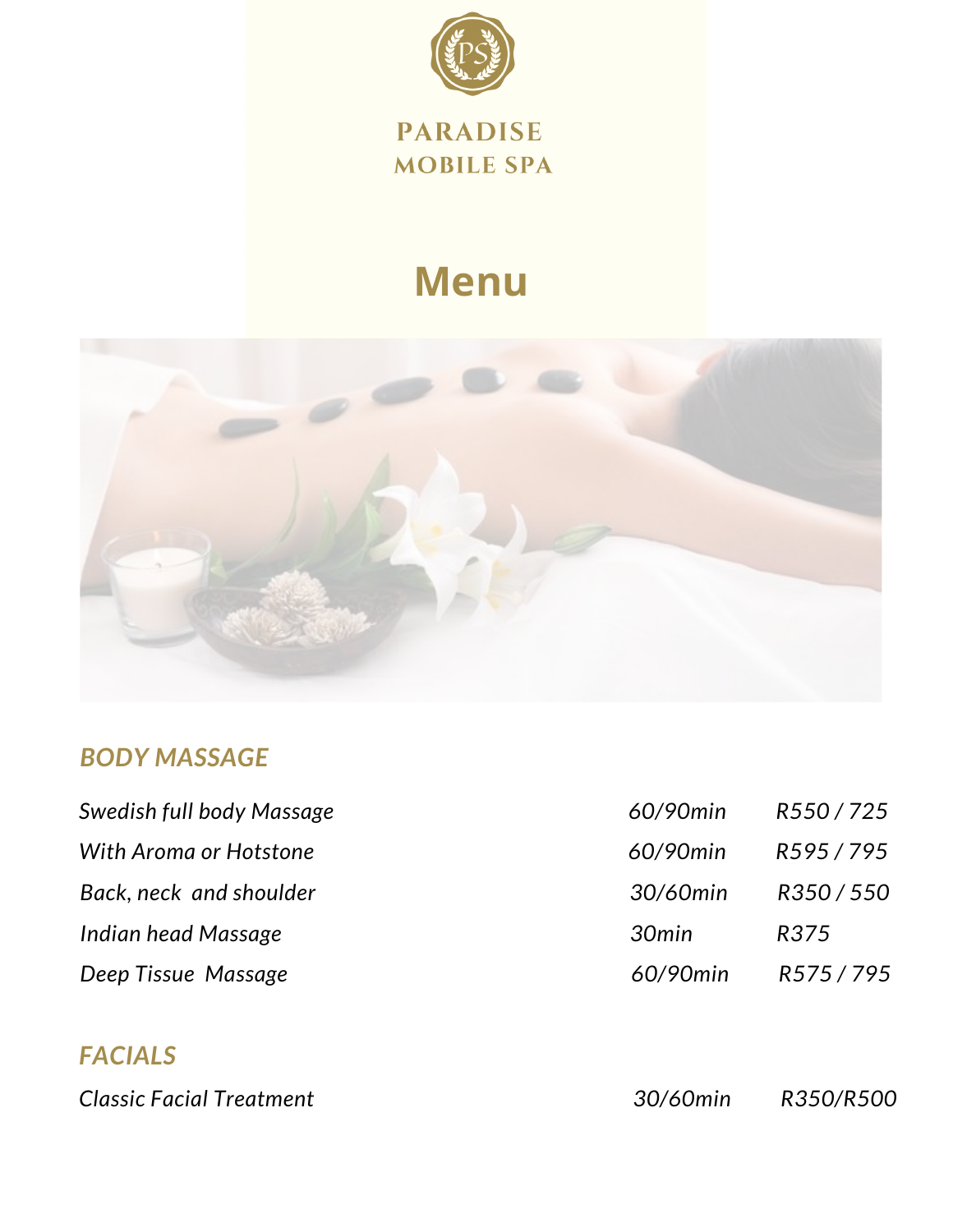### *JUST GROOMING TREATMENT*

| Hand treatment-exfoliation and massage      | 30min            | R350 |
|---------------------------------------------|------------------|------|
| Back, Neck & Shoulder-Exfoliation & massage | $60$ min         | R590 |
| Foot treatment-exfoliation and Massage      | $30 \text{ min}$ | R350 |
| <b>FEET/HAND</b>                            |                  |      |
| Classic Pedicure - (with Nail Polish)       | 45min            | R355 |
| Classic Manicure - (with nail polish)       | 45min            | R355 |

#### *SPA PACKAGES*

| Fly Away- 2hrs                   | R2050 Per Couple |
|----------------------------------|------------------|
| -Full body exfoliation (30Min)   |                  |
| -Full body massage<br>(60Min)    |                  |
| (30Min)<br>-Classic Facial       |                  |
| Air Package- 1hr 40 Min          | R1990 Per Couple |
| -Back, Neck and Shoulder (40Min) |                  |
| -Foot Massage and scrub (30Min)  |                  |
| -Indian head<br>(30Min)          |                  |
| Mom to Be -1hr 45Min             | R1595 Per Person |
| -Classic Facial<br>(30)          |                  |
| -Full body Pregg Aroma ((45)     |                  |
| -Classic Pedicure (30)           |                  |
|                                  |                  |